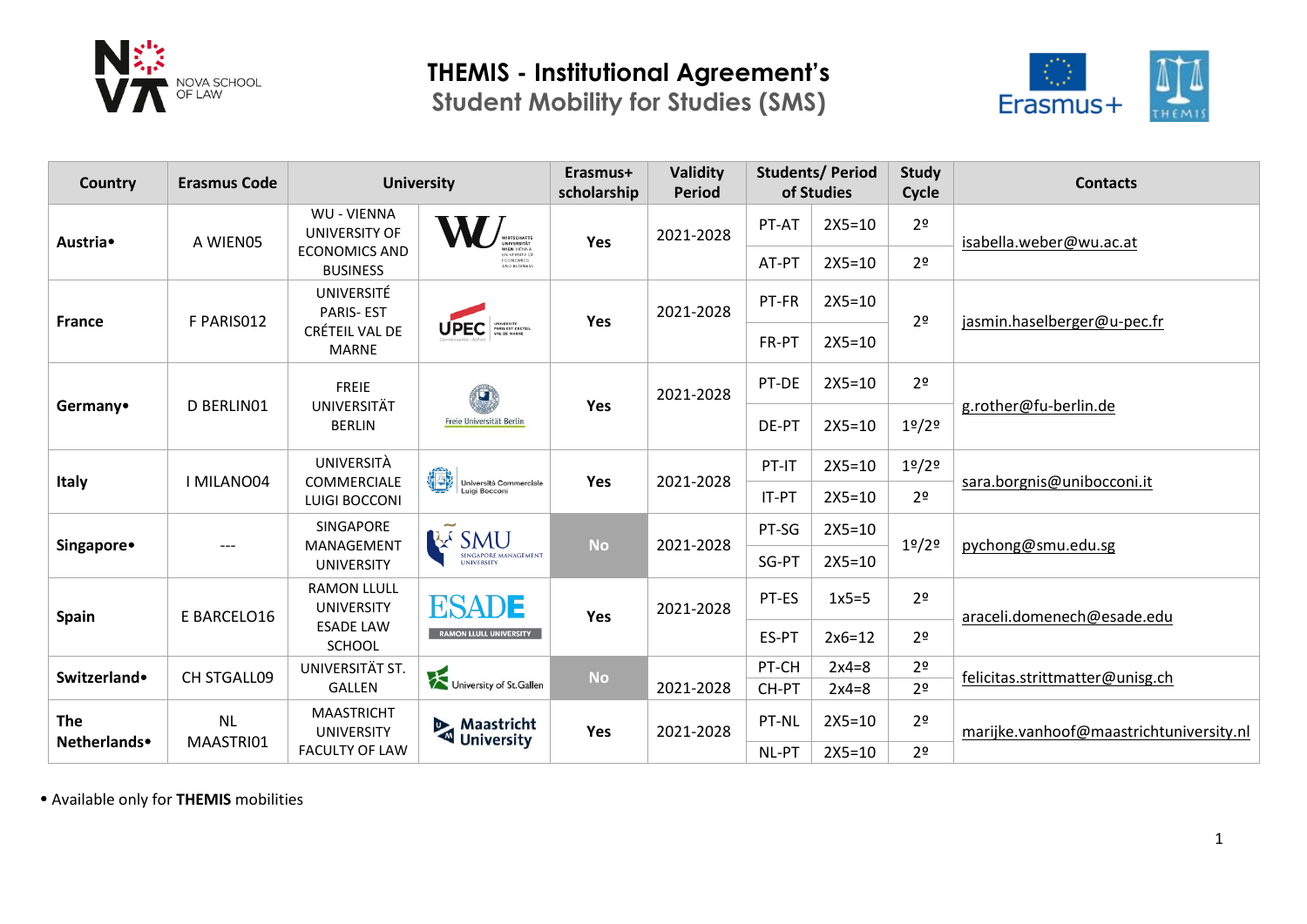

**Student Mobility for Studies (SMS)**



| Country                     | <b>Erasmus Code</b> | <b>University</b>                             | Validity<br><b>Period</b> | $\blacklozenge$<br><b>OUT</b> | Students/<br><b>Period of</b><br>studies | <b>Study</b><br>Cycle | $\ddot{\phantom{A}}$<br>IN | Students/<br><b>Period of</b><br>studies | <b>Study</b><br>Cycle | <b>Contacts</b>                           |
|-----------------------------|---------------------|-----------------------------------------------|---------------------------|-------------------------------|------------------------------------------|-----------------------|----------------------------|------------------------------------------|-----------------------|-------------------------------------------|
| <b>Belgium</b> <sup>1</sup> | <b>B BRUSSEL01</b>  | <b>VRIJE UNIVERSITEIT</b><br><b>BRUSSEL</b>   | 2021-2028                 | PT-BE                         | $2x5=10$                                 | 1/2                   | BE-                        | $2x5=10$                                 | $\overline{2}$        | international.relations@vub.be            |
| <b>Bulgaria</b>             | <b>BG SOFIA06</b>   | <b>SOFIA UNIVERSITY</b>                       | 2021-2028                 | PT-BG                         | $2x5=10$                                 | 1/2                   | <b>BG-PT</b>               | $2x5=10$                                 | 1/2                   | foreignstud@admin.uni-sofia.bg            |
| <b>Cyprus</b>               | CY NICOSIA01        | UNIVERSITY OF<br><b>CYPRUS</b>                | 2021-2028                 | PT-CY                         | $2x5=10$                                 | 1/2                   | CY-PT                      | $2x5=10$                                 | 1/2                   | ariscons@ucy.ac.cy                        |
| <b>Czech</b><br>Republic    | <b>CZ PRAHA07</b>   | <b>CHARLES UNIVERSITY</b><br><b>IN PRAGUE</b> | 2021-2028                 | PT-CZ                         | $2x5=10$                                 | 1/2                   | CZ-PT                      | $2x5=10$                                 | 2/3                   | pr@cuni.cz                                |
| <b>France</b>               | F CLERMONT48        | UNIVERSITÉ<br><b>CLERMONT</b><br>D'AUVERGNE   | 2021-2028                 | PT-FR                         | $2x5=10$                                 | 1/2                   | FR-PT                      | $2x10=10$                                | 1/2/3                 | raphaelle.poncelin de raucourt@<br>uca.fr |
| <b>France</b>               | <b>F PARIS1</b>     | UNIVERSITÉ PARIS1<br>PANTHÉON-<br>SORBONNE    | 2021-2028                 | PT-FR                         | $2x5=10$                                 | 1/2                   | FR-PT                      | $2x5=10$                                 | <b>LMD</b>            | relinter@univ-paris1.fr                   |
| Germany                     | D BREMEN01          | UNIVERSITÄT<br><b>BREMEN</b>                  | 2021-2028                 | PT-DE                         | $2x5 = 10$                               | 1/2                   | DE-PT                      | $2x5=10$                                 | 1/2                   | euprog@uni-bremen.de                      |
| Germany                     | D HALLE01           | UNIVERSITÄT HALLE-<br><b>WITTENBERG</b>       | 2021-2028                 | PT-DE                         | $2x5=10$                                 | 1/2                   | DE-PT                      | $2x5=10$                                 | 1/2                   | erasmus@jura.uni-halle.de                 |
| Germany                     | D MANNHEI01         | <b>UNIVERSITÄT</b><br><b>MANNHEIM</b>         | 2021-2028                 | PT-DE                         | $2x5=10$                                 | 1/2                   | DE-PT                      | $2x5=10$                                 | 1/2                   | incomings@uni-mannheim.de                 |

**OUT** – OUTGOING Students from NOVA Direito to Partner Universities

**IN** – INCOMING Students from Partner Universities to NOVA Direito

**Study Cycle**: 1 - Undergraduate, Bachelor; 2 - Graduate, Master; 3 - PhD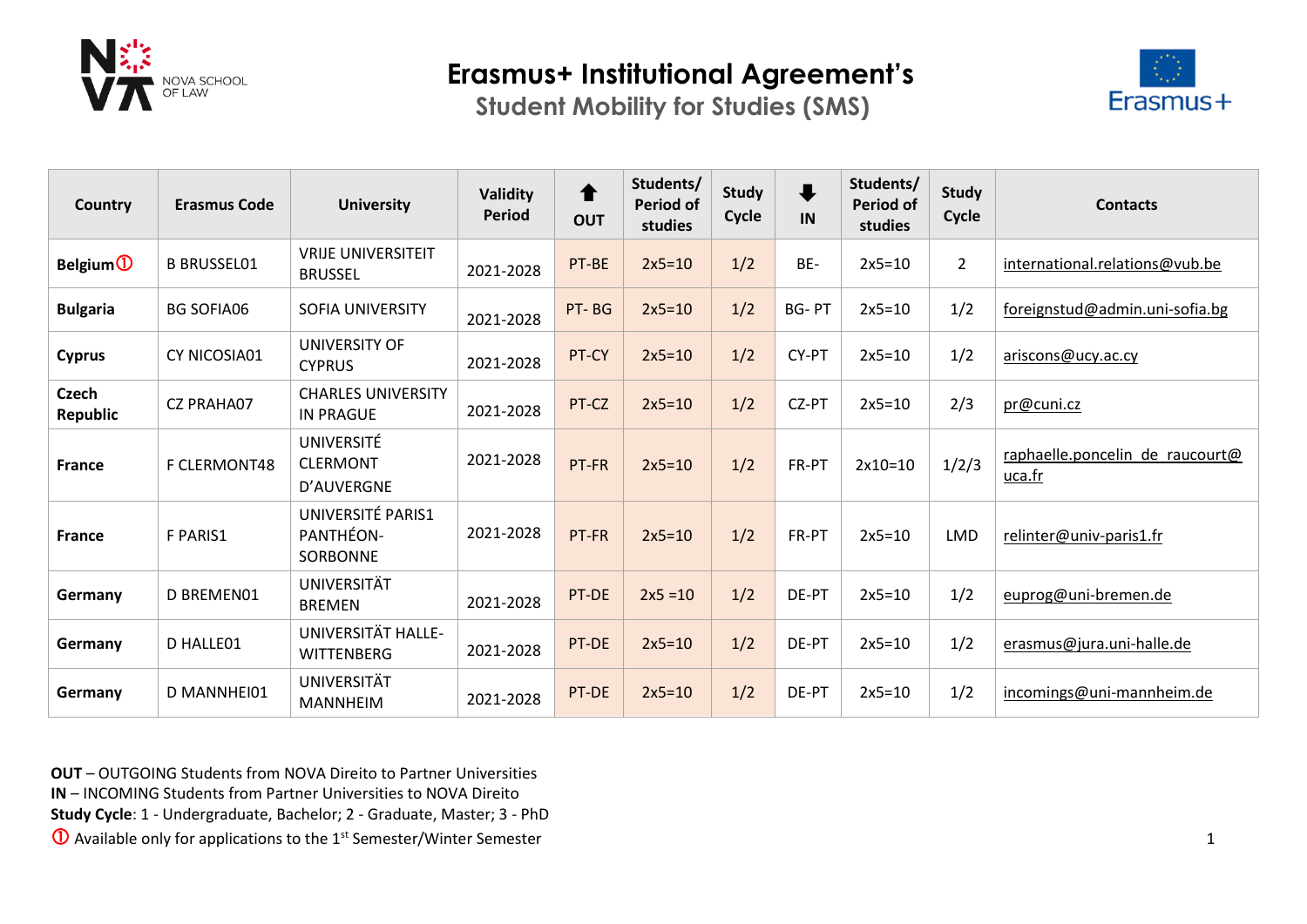

**Student Mobility for Studies (SMS)**



| Country              | <b>Erasmus Code</b> | <b>University</b>                                                            | Validity<br><b>Period</b> | $\blacklozenge$<br><b>OUT</b> | Students/<br><b>Period of</b><br>studies | <b>Study</b><br>Cycle | $\ddot{\phantom{a}}$<br>IN | Students/<br><b>Period of</b><br>studies | <b>Study</b><br>Cycle | <b>Contacts</b>                |
|----------------------|---------------------|------------------------------------------------------------------------------|---------------------------|-------------------------------|------------------------------------------|-----------------------|----------------------------|------------------------------------------|-----------------------|--------------------------------|
| Germany              | MUNCHEN01           | <b>UNIVERSITÄT</b><br><b>MÜNCHEN</b>                                         | 2021-2028                 | PT-DE                         | $2x5=100$                                | 1/2                   | DE-PT                      | $2x5=10$                                 | 1/2                   | erasmus-incoming@lmu.de        |
| Germany              | D KOLN01            | UNIVERSITÄT ZU<br><b>KÖLN</b>                                                | 2021-2028                 | PT-DE                         | $2x5=10$                                 | 1/2/3                 | DE-PT                      | $2x5=10$                                 | 1/2/3                 | zib-jura@uni-koeln.de          |
| Germany              | D FRANKFU01         | UNIVERSITÄT,<br><b>FRANKFURT AM</b><br><b>MAIN</b>                           | 2021-2028                 | PT-DE                         | $2x5=10$                                 | $\mathbf{1}$          | DE-PT                      | $2x5=10$                                 | $\mathbf{1}$          | international@uni-frankfurt.de |
| Germany <sup>1</sup> | D OESTRIC 01        | UNIVERSITÄT FÜR<br><b>WIRTSCHAFT UND</b><br>RECHT, EBS LAW<br><b>SCHOOL</b>  | 2021-2028                 | PT-DE                         | $2x5=10$                                 | $\mathbf{1}$          | DE-PT                      | $2x5=10$                                 | $\mathbf{1}$          | Marco.Picillo@ebs.edu          |
| <b>Greece</b>        | <b>G ATHINE01</b>   | <b>NATIONAL AND</b><br><b>KAPODISTRIAN</b><br>UNIVERSITY OF<br><b>ATHENS</b> | 2021-2028                 | PT-GR                         | $2x6=12$                                 | 1/2                   | GR-PT                      | $2x6=12$                                 | 1/2                   | erasmus@law.uoa.gr             |
| <b>Hungary</b>       | HU BUDAPES10        | KÁROLI GÁSPÁR<br><b>UNIVERSITY</b>                                           | 2021-2028                 | PT-HU                         | $2x5=10$                                 | 1/2                   | HU-PT                      | $2x5=10$                                 | 1/2                   | erasmus@kre.hu                 |
| <b>Italy</b>         | I PADOVA01          | L'UNIVERSITÀ DEGLI<br>STUDI DI PADOVA                                        | 2021-2028                 | PT-IT                         | $2x5=10$                                 | 1/2/3                 | IT-PT                      | $2x5=10$                                 | 1/2/3                 | erasmus.incoming@unipd.it      |
| <b>Italy</b>         | I PISA 03           | <b>SCUOLA SUPERIORE</b><br>SANT'ANNA PISA                                    | 2021-2028                 | PT-IT                         | $2x5=10$                                 | 3                     | IT-PT                      | $2x5=10$                                 | 3                     | erasmus@sssup.it               |

**OUT** – OUTGOING Students from NOVA Direito to Partner Universities

**IN** – INCOMING Students from Partner Universities to NOVA Direito

**Study Cycle**: 1 - Undergraduate, Bachelor; 2 - Graduate, Master; 3 - PhD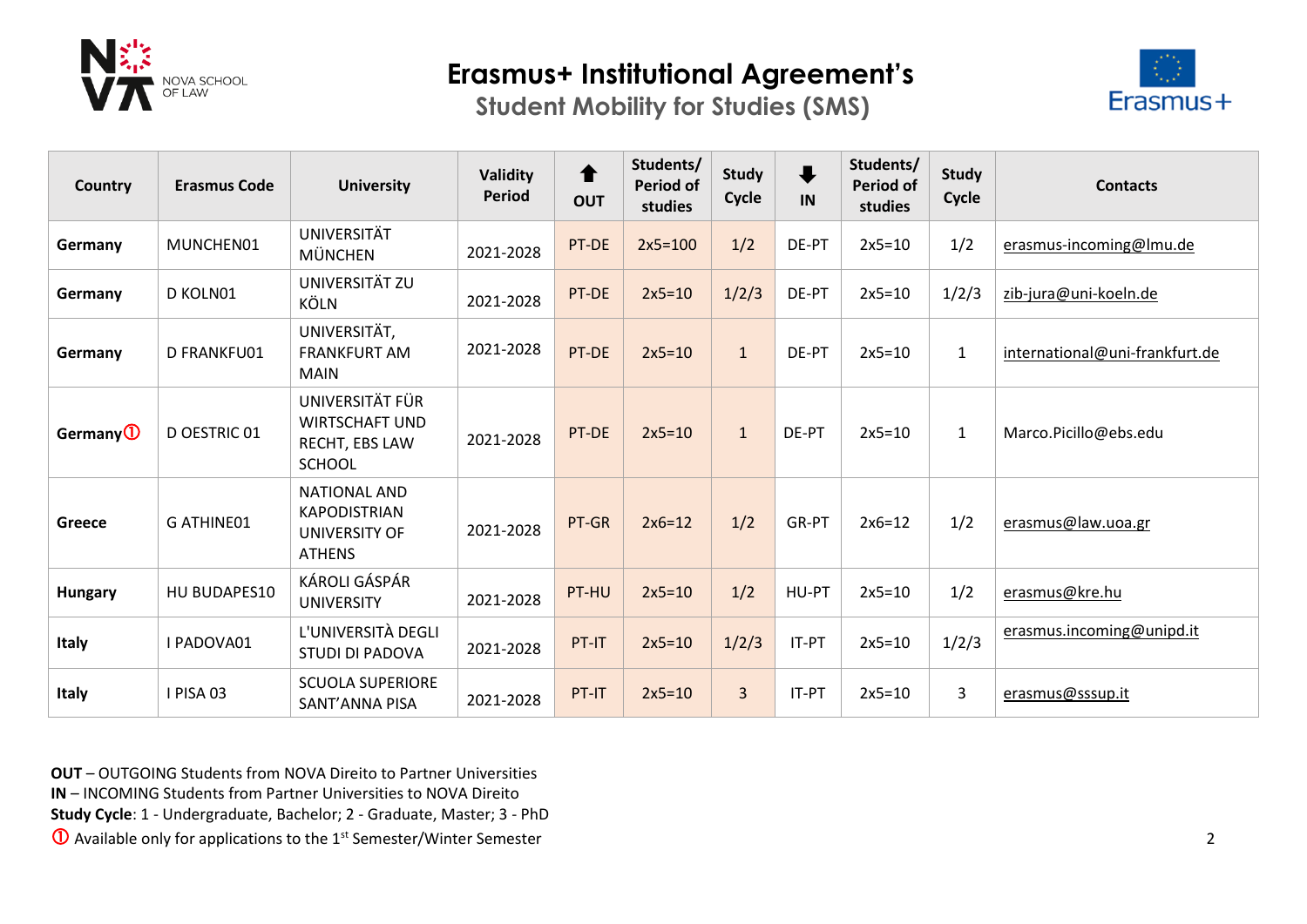

**Student Mobility for Studies (SMS)**



| Country      | <b>Erasmus Code</b> | <b>University</b>                                                 | <b>Validity</b><br><b>Period</b> | ←<br><b>OUT</b> | Students/<br><b>Period of</b><br>studies | <b>Study</b><br>Cycle | $\ddagger$<br>IN | Students/<br><b>Period of</b><br>studies | <b>Study</b><br>Cycle | <b>Contacts</b>               |
|--------------|---------------------|-------------------------------------------------------------------|----------------------------------|-----------------|------------------------------------------|-----------------------|------------------|------------------------------------------|-----------------------|-------------------------------|
| <b>Italy</b> | I GENOVA01          | UNIVERSITÁ DEGLI<br><b>STUDI DI GENOVA</b>                        | 2021-2028                        | IT-PT           | $1x6=6$                                  | 1/2                   | PT-IT            | $1x6=6$                                  | 1/2                   | coopint@unige.it              |
| <b>Italy</b> | I NAPOLI01          | UNIVERSITÀ DEGLI<br><b>STUDI DI NAPOLI</b><br><b>FEDERICO II</b>  | 2021-2028                        | PT-IT           | $2x5=10$                                 | 1/2/3                 | IT-PT            | $2x5=10$                                 | 1/2/3                 | international@unina.it        |
| <b>Italy</b> | I ROMA01            | <b>UNIVERSITA' DEGLI</b><br><b>STUDI DI ROMA "LA</b><br>SAPIENZA" | 2021-2028                        | PT-IT           | $2x5=10$                                 | 1/2/3                 | IT-PT            | $2x5=10$                                 | 1/2/3                 | erasmusincoming@uniroma1.it   |
| <b>Italy</b> | I TRENTO01          | UNIVERSITÀ DEGLI<br><b>STUDI DI TRENTO</b>                        | 2021-2028                        | PT-IT           | $2x5=10$                                 | 1/2                   | IT-PT            | $2x5=10$                                 | 1/2                   | welcome@unitn.it              |
| <b>Italy</b> | I ROMA16            | UNIVERSITÀ DEGLI<br><b>STUDI ROMA TRE</b>                         | 2021-2028                        | PT-IT           | $2x5=10$                                 | 1/2                   | IT-PT            | $2x5=10$                                 | 1/2                   | incoming.students@uniroma3.it |
| <b>Italy</b> | I BOLOGNA01         | UNIVERSITÀ DI<br><b>BOLOGNA</b>                                   | 2021-2028                        | PT-IT           | <b>4X5</b>                               | $\mathbf{1}$          | IT-PT            | 4X5                                      | $\mathbf{1}$          | incoming.diri@unibo.it        |
| Lithuania    | LT VILNIUS01        | <b>VILNIUS UNIVERSITY</b>                                         | 2021-2028                        | PT-LT           | $2x5=10$                                 | 1/2                   | LT-PT            | $2x5=10$                                 | 1/2                   | trs@cr.vu.lt                  |
| Luxembourg   | LUX LUX-VIL01       | UNIVERSITÉ DU<br>LUXEMBOURG                                       | 2021-2028                        | PT-LU           | $2x5=10$                                 | 1/2                   | LU-PT            | $2x5=10$                                 | 1/2                   | incoming@uni.lu               |
| Poland       | PL<br>WARSZWAW01    | <b>UNIVERSITY OF</b><br>WARSAW                                    | 2021-2028                        | PT-PL           | $2x5=10$                                 | 1/2                   | PL-PT            | $2x5=10$                                 | 1/2                   | erasmus@wpia.uw.edu.pl        |

**OUT** – OUTGOING Students from NOVA Direito to Partner Universities

**IN** – INCOMING Students from Partner Universities to NOVA Direito

**Study Cycle**: 1 - Undergraduate, Bachelor; 2 - Graduate, Master; 3 - PhD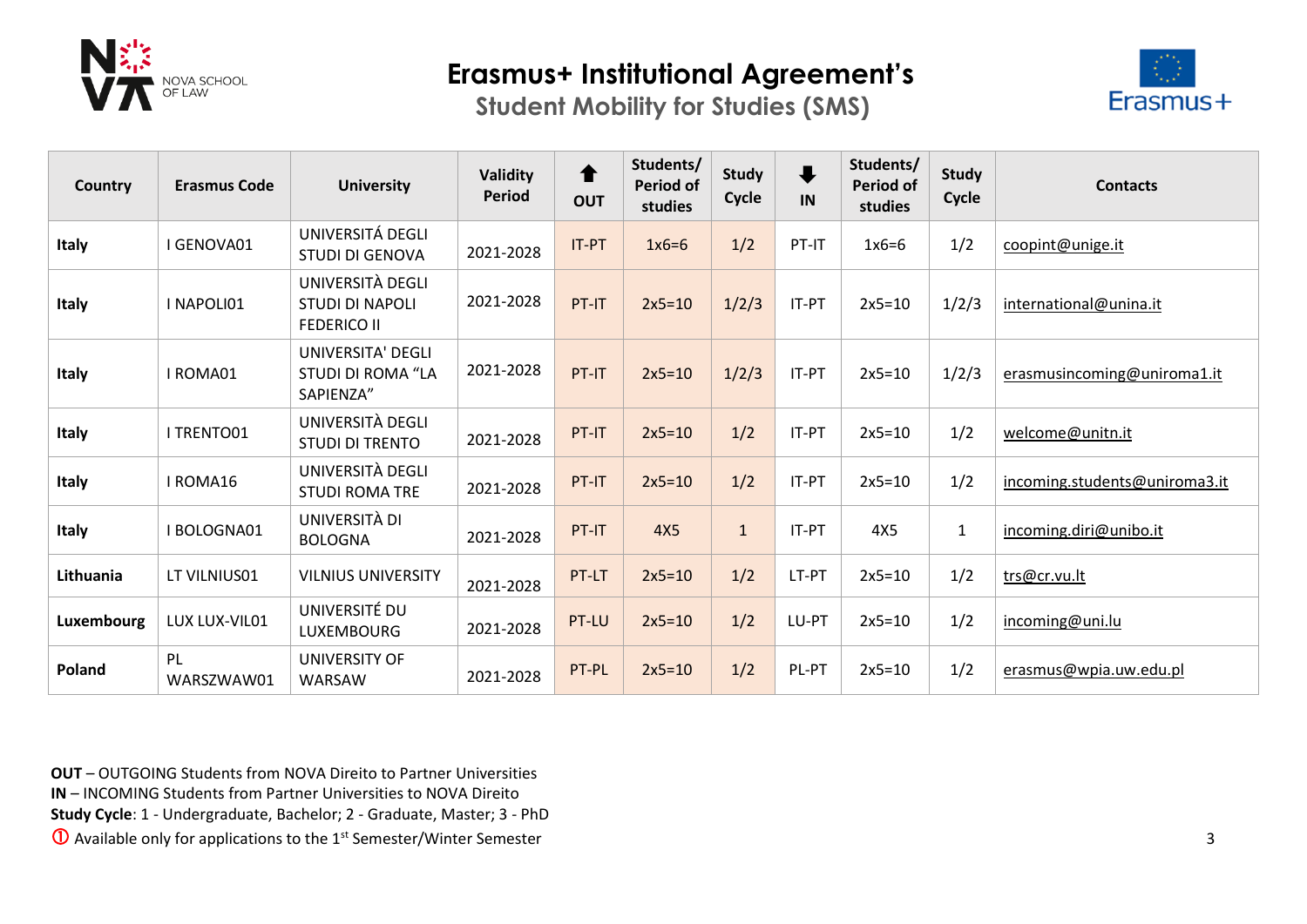

**Student Mobility for Studies (SMS)**



| Slovakia     | SK BRATISL02 | <b>COMENIUS</b><br><b>UNIVERSITY IN</b><br><b>BRATISLAVA</b> | 2021-2028 | PT-SK | $2x5=10$   | 1/2/3        | SK-PT | $2x5=10$ | 1/2/3        | erasmus@flaw.uniba.sk    |
|--------------|--------------|--------------------------------------------------------------|-----------|-------|------------|--------------|-------|----------|--------------|--------------------------|
| Slovenia     | SI LJUBLJA01 | UNIVERSITY OF<br><b>LJUBLJANA</b>                            | 2021-2028 | PT-SI | $2x5=10$   | 1/2/3        | SI-PT | $2x5=10$ | 1/2/3        | erasmus@pf.uni-lj.si     |
| Spain        | E MADRID04   | UNIVERSIDAD<br>AUTÓNOMA DE<br><b>MADRID</b>                  | 2021-2028 | PT-ES | $2x5=10$   | $\mathbf{1}$ | ES-PT | $2x5=10$ | $\mathbf{1}$ | erasmus.uam@uam.es       |
| <b>Spain</b> | E HUELVA01   | UNIVERSIDAD DE<br><b>HUELVA</b>                              | 2021-2028 | PT-ES | $2x5 = 10$ | 1/2/3        | ES-PT | $2x5=10$ | 1/2/3        | drinter@uhu.es           |
| <b>Spain</b> | E SALAMAN02  | UNIVERSIDAD DE<br>SALAMANCA                                  | 2021-2028 | PT-ES | $2x5=10$   | $\mathbf{1}$ | ES-PT | $2x5=10$ | $\mathbf{1}$ | rrii@usal.es             |
| <b>Spain</b> | E SEVILLA03  | UNIVERSIDAD PABLO<br>DE OLAVIDE                              | 2021-2028 | PT-ES | $2x5=10$   | $\mathbf{1}$ | ES-PT | $2x5=10$ | $\mathbf{1}$ | incoming@upo.es          |
| <b>Spain</b> | E MADRID26   | <b>UNIVERSIDAD REY</b><br><b>JUAN CARLOS</b>                 | 2021-2028 | PT-ES | $2x5=10$   | $\mathbf{1}$ | ES-PT | $2x5=10$ | $\mathbf{1}$ | internacional.in@urjc.es |
| <b>Spain</b> | E LACORU01   | UNIVERSIDADE DA<br><b>CORUÑA</b>                             | 2021-2028 | PT-ES | $2x5 = 10$ | 1/2          | ES-PT | $2x5=10$ | $\mathbf{1}$ | ori@uco.es               |
| <b>Spain</b> | E BARCELO02  | <b>UNIVERSITAT</b><br>AUTÓNOMA DE<br><b>BARCELONA</b>        | 2021-2028 | PT-ES | $2x5=10$   | $\mathbf{1}$ | ES-PT | $2x5=10$ | $\mathbf{1}$ | erasmus@uab.cat          |
| <b>Spain</b> | E BARCELO15  | <b>UNIVERSITAT</b><br>POMPEU FABRA                           | 2021-2028 | PT-ES | $2x5=10$   | $\mathbf{1}$ | ES-PT | $2x5=10$ | $\mathbf{1}$ | uri@upf.edu              |

**OUT** – OUTGOING Students from NOVA Direito to Partner Universities

**IN** – INCOMING Students from Partner Universities to NOVA Direito

**Study Cycle**: 1 - Undergraduate, Bachelor; 2 - Graduate, Master; 3 - PhD